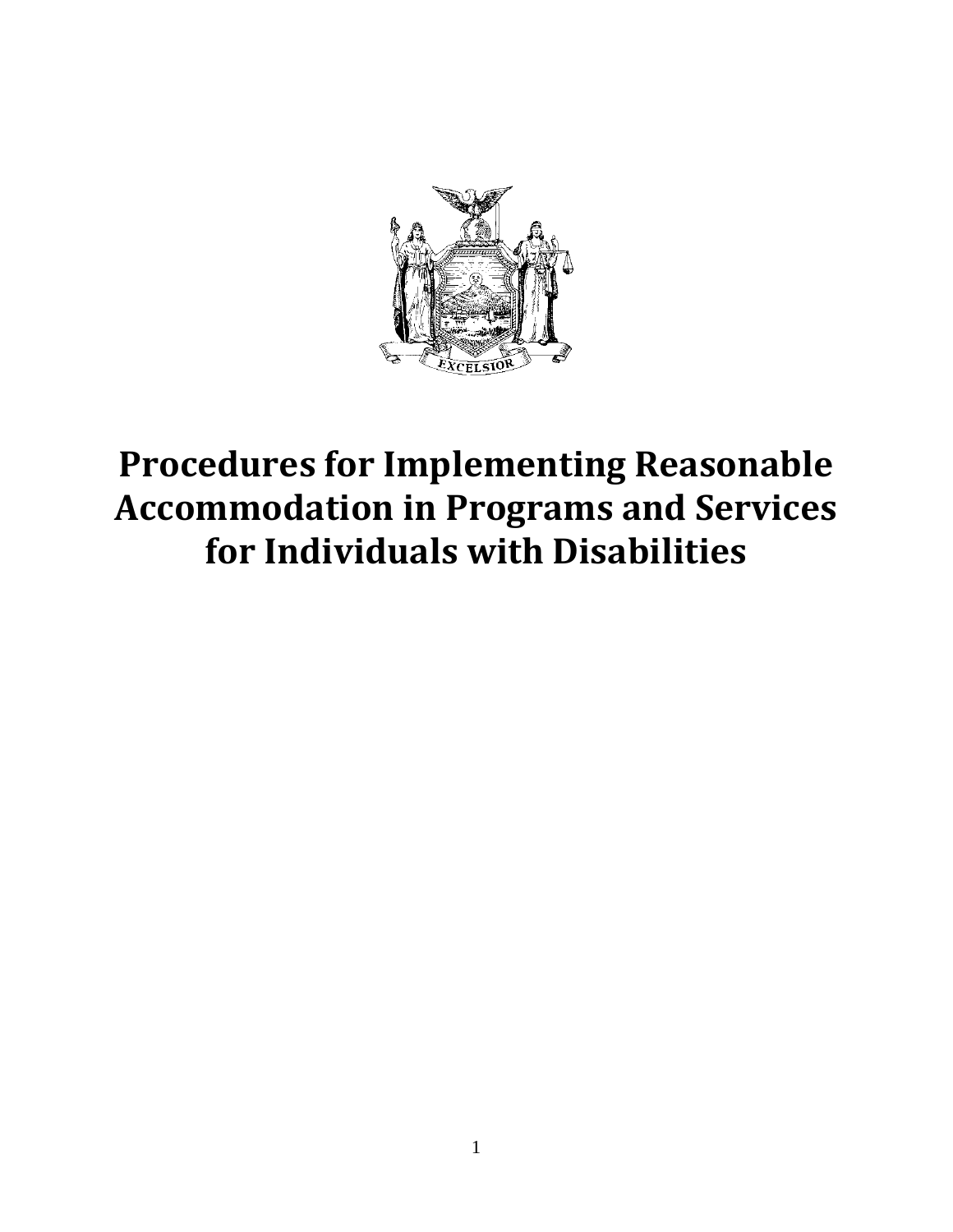# **TABLE OF CONTENTS**

| INTRODUCTION 3                                                           |  |  |
|--------------------------------------------------------------------------|--|--|
|                                                                          |  |  |
|                                                                          |  |  |
|                                                                          |  |  |
|                                                                          |  |  |
|                                                                          |  |  |
| SECTION II: AMERICANS WITH DISABILITIES ACT PROVISIONS, AND ACCOMPANYING |  |  |
|                                                                          |  |  |
| SECTION III: DEFINITIONS AND LEGAL STANDARDS FOR REASONABLE              |  |  |
|                                                                          |  |  |
|                                                                          |  |  |
| 2.                                                                       |  |  |
| 3.                                                                       |  |  |
| 4.                                                                       |  |  |
| 5.                                                                       |  |  |
| 6.                                                                       |  |  |
| 7.                                                                       |  |  |
| 8.                                                                       |  |  |
|                                                                          |  |  |
|                                                                          |  |  |
| SECTION IV: UNIFORM PROCEDURES FOR REASONABLE ACCOMMODATION IN STATE     |  |  |
|                                                                          |  |  |
|                                                                          |  |  |
|                                                                          |  |  |
|                                                                          |  |  |
|                                                                          |  |  |
|                                                                          |  |  |
|                                                                          |  |  |
| Sample GRIEVANCE PROCEDURE UNDER THE AMERICANS WITH DISABILITIES ACT  15 |  |  |
|                                                                          |  |  |
|                                                                          |  |  |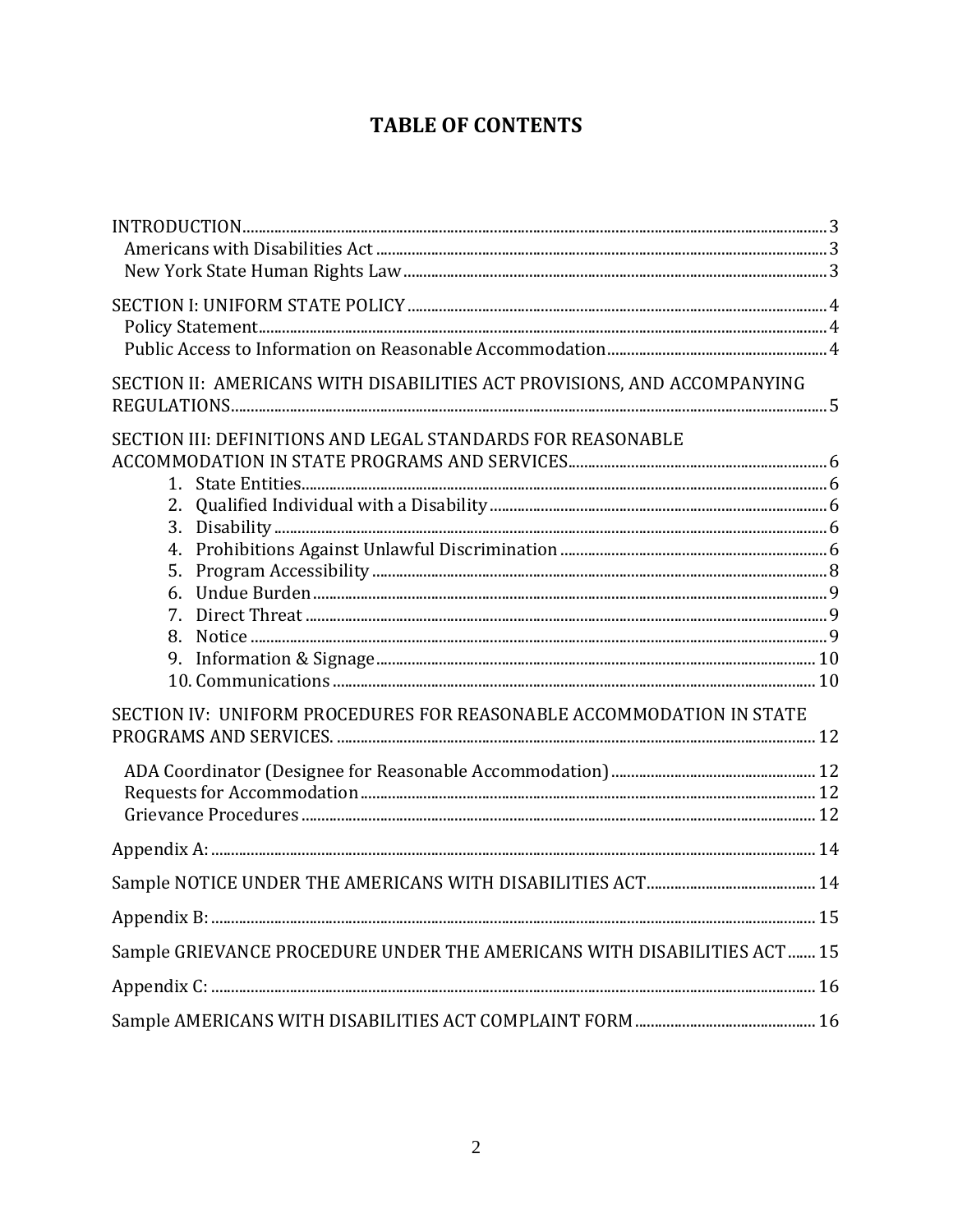#### **INTRODUCTION**

<span id="page-2-0"></span>New York State has long been committed to the proposition that every individual in the State has an equal opportunity to enjoy a full and productive life. This commitment to equal opportunity extends to providing reasonable accommodation for persons with disabilities in all state-owned or operated programs and services.

#### <span id="page-2-1"></span>**Americans with Disabilities Act**

All State agencies and authorities must comply with the provisions of the Americans with Disabilities Act (ADA), Title II. Title II (42 USCA §§ 12131-12134) applies to State and local government entities. State entities are covered by Title II regardless of whether they receive federal funding.

Access to civic life by people with disabilities is a fundamental goal of the ADA. To ensure that this goal is met, Title II of the ADA requires State and local governments to make their programs and services accessible to persons with disabilities. This requirement extends not only to physical access at government facilities, programs, and events – but also to policy changes that governmental entities must make to ensure that all people with disabilities can take part in, and benefit from, the programs and services of State and local governments. In addition, governmental entities must ensure effective communication – including the provision of necessary auxiliary aids and services (as defined in Section III (10) herein) – so that individuals with disabilities can participate in civic life.

#### <span id="page-2-2"></span>**New York State Human Rights Law**

The New York State Human Rights Law (Executive Law, article 15) requires nondiscrimination on the basis of disability in public accommodations, including those owned by state and local governmental entities. Therefore, public buildings, parks, libraries, museums, etc., and any attendant services that constitute public accommodations, such as food service, camp grounds, and other accommodations open to the public, must not deny service to an individual because of disability, pursuant to Human Rights Law § 296.2, and must provide accommodation and accessibility as set forth in § 296.2, subsections (c), (d) and (e). Complaints may be filed with the New York State Division of Human Rights for claims falling within the scope of § 296.2.

Governmental programs and services, which do not constitute public accommodations, are *not* subject to the provisions of the Human Rights Law, though they are fully covered by the federal Americans with Disabilities Act, Title II.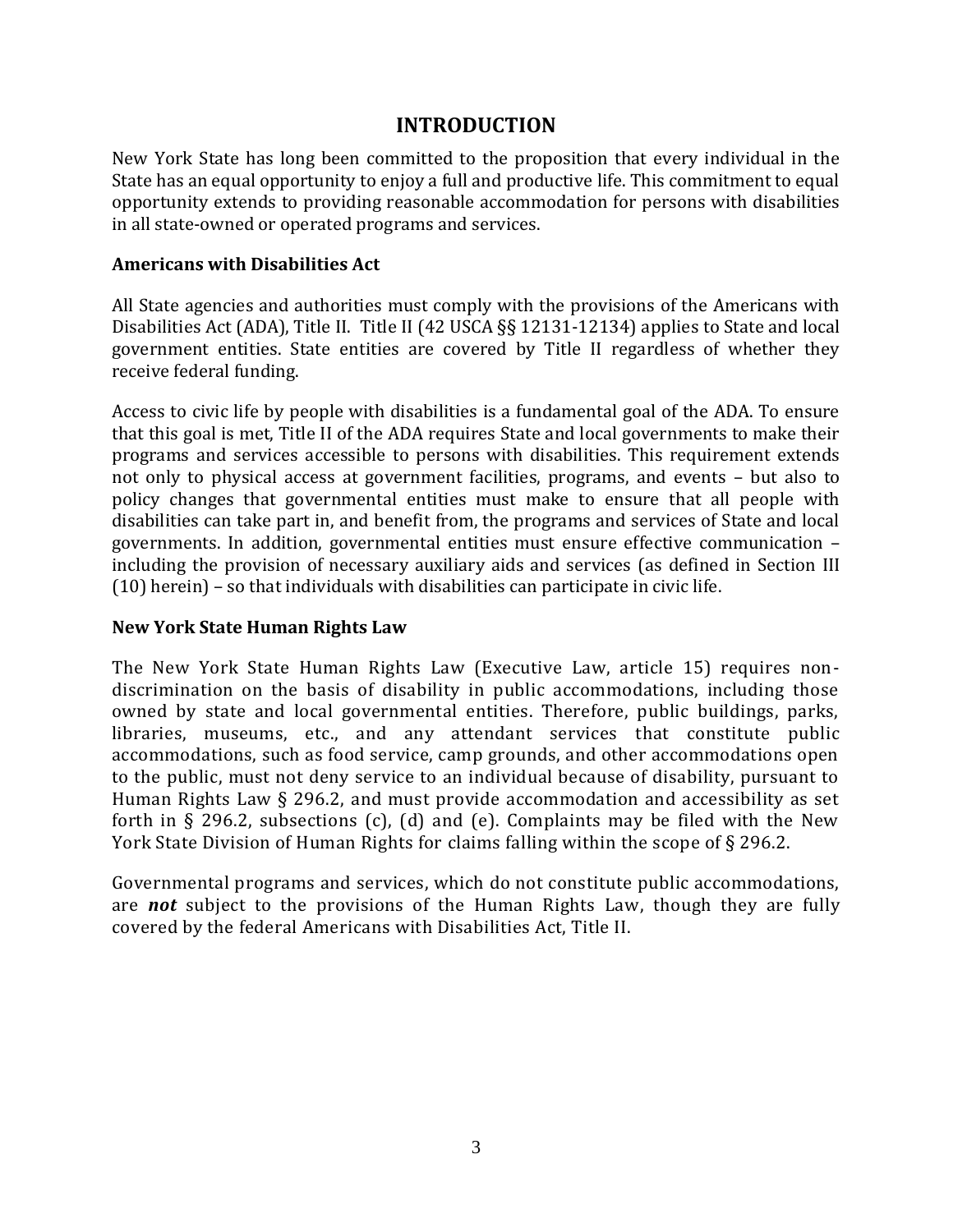## **SECTION I: UNIFORM STATE POLICY**

#### <span id="page-3-1"></span><span id="page-3-0"></span>**Policy Statement**

Each agency, department, office and facility shall follow the Statewide Reasonable Accommodation Policy and Procedures, as set forth below, and communicate its commitment to provide reasonable accommodation to members of the public with disabilities.

The State of New York is committed to assuring equal opportunity for persons with disabilities. To this end, it is the State's policy to provide reasonable accommodation in all its accommodations, programs and services. This policy is based on the federal Americans with Disabilities Act, Title II, and all applicable federal regulations thereunder. This duty of reasonable accommodation applies to:

- physical accessibility at government facilities, programs, and events;
- policy changes necessary to ensure that all people with disabilities can take part in, and benefit from, all state-owned or operated programs and services ;
- the provision of necessary auxiliary aids and services to ensure effective communication with persons with disabilities.

#### <span id="page-3-2"></span>**Public Access to Information on Reasonable Accommodation**

The names and office phone numbers of key personnel involved in providing reasonable accommodation, including the agency's Designee for Reasonable Accommodation (DRA) – also known as the ADA Coordinator – shall be posted and the listing maintained by the agency's DRA.

The state entity's "Notice Under the Americans with Disabilities Act" (see sample notice in Appendix A) shall be made readily available, such as by posting it to the state entity's website and posting in public areas of the state entity's offices or facilities.

The state entity's "Grievance Procedures Under the Americans with Disabilities Act" (see sample in Appendix B) shall be made readily available, such as by posting it to the state entity's website and by providing a copy to anyone inquiring or complaining informally about accommodation of disability in the state entity's programs or services.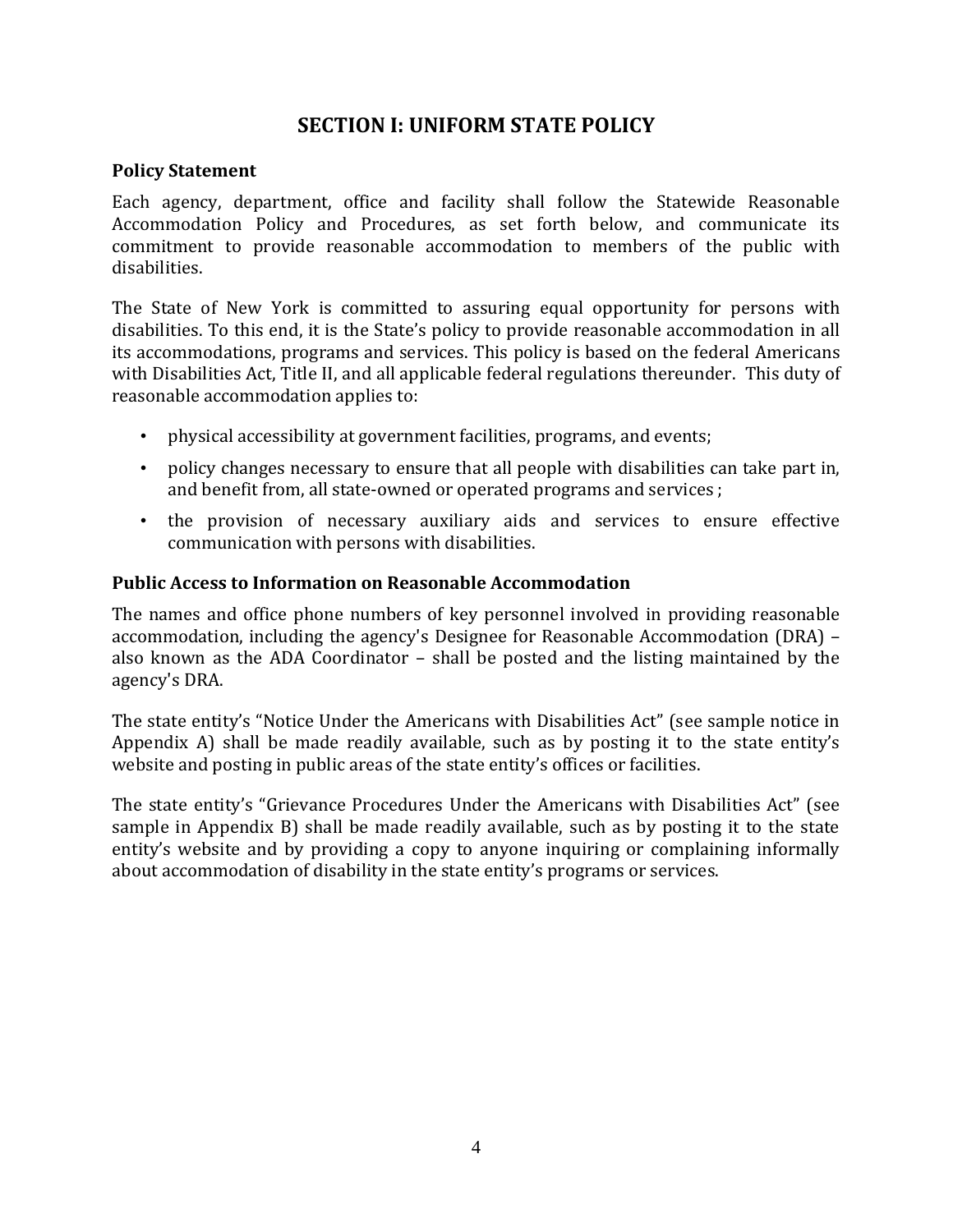## **SECTION II: AMERICANS WITH DISABILITIES ACT PROVISIONS, AND ACCOMPANYING REGULATIONS**

<span id="page-4-0"></span>The Americans with Disabilities Act, Title II, contains the following provisions regarding the reasonable accommodation of members of the public with disabilities:

#### SUBCHAPTER II - PUBLIC SERVICES

Part A - Prohibition Against Discrimination and Other Generally Applicable Provisions

*Sec. 12131. Definitions*

As used in this subchapter:

(1) State entity

The term "state entity" means

(A) any State or local government;

(B) any department, agency, special purpose district, or other instrumentality of a State or States or local government; and

(C) the National Railroad Passenger Corporation, and any commuter authority (as defined in section 24102(4) of title 49).

(2) Qualified individual with a disability

The term "qualified individual with a disability" means an individual with a disability who, with or without reasonable modifications to rules, policies, or practices, the removal of architectural, communication, or transportation barriers, or the provision of auxiliary aids and services, meets the essential eligibility requirements for the receipt of services or the participation in programs or activities provided by a state entity.

*Sec. 12132. Discrimination*

Subject to the provisions of this subchapter, no qualified individual with a disability shall, by reason of such disability, be excluded from participation in or be denied the benefits of services, programs, or activities of a state entity, or be subjected to discrimination by any such entity.

The accompanying regulations (28 C.F.R. Part 35–Nondiscrimination on the Basis of Disability in State and Local Government Services) provide details as to agency obligations. They are available at [www.ada.gov/ada\\_title\\_II.htm.](http://www.ada.gov/ada_title_II.htm) Use this link also to access **Title II** *Regulations: 2010 Guidance and Section-by-Section Analysis*, or click on [www.ada.gov/](http://www.ada.gov/regs2010/titleII_2010/titleII_2010_regulations.htm#a2010guidance)  [regs2010/titleII\\_2010/titleII\\_2010\\_regulations.htm#a2010guidance.](http://www.ada.gov/regs2010/titleII_2010/titleII_2010_regulations.htm#a2010guidance)

See also *ADA Best Practices Tool Kit for State and Local Governments***, at <http://www.ada.gov/pcatoolkit/toolkitmain.htm>**.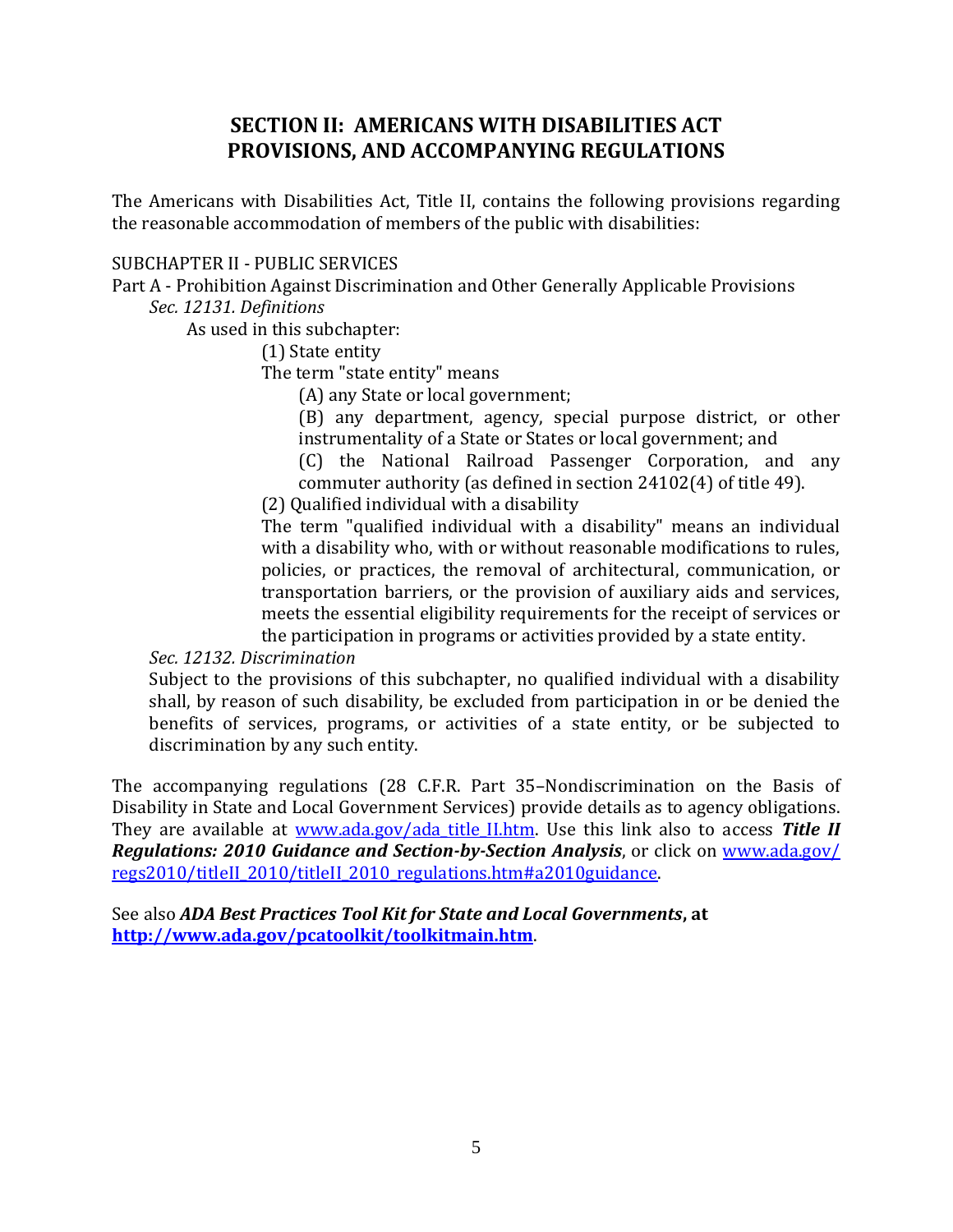## <span id="page-5-3"></span><span id="page-5-2"></span><span id="page-5-1"></span>**SECTION III: DEFINITIONS AND LEGAL STANDARDS FOR REASONABLE ACCOMMODATION IN STATE PROGRAMS AND SERVICES**

#### <span id="page-5-0"></span>**1. State Entities**

"State entities" include State government, and any department, agency, special purpose district, or other instrumentality of a State or States government. (28 CFR 35.104)

#### **2. Qualified Individual with a Disability**

A "qualified individual with a disability" means an individual with a disability who, with or without reasonable modifications to rules, policies, or practices, the removal of architectural, communication, or transportation barriers, or the provision of auxiliary aids and services, meets the essential eligibility requirements for the receipt of services or the participation in programs or activities provided by a state entity (28 CFR 35.104).

#### **3. Disability**

"Disability" is defined as a physical or mental impairment that substantially limits one or more of the major life activities of such individual; a record of such an impairment; or being regarded as having such an impairment. (28 CFR 35.104)

#### **4. Prohibitions Against Unlawful Discrimination (28 CFR 35.130)**

A state entity, in providing any aid, benefit, or service, may not, directly or through contractual, licensing, or other arrangements, on the basis of disability:

<span id="page-5-4"></span>(1) deny a qualified individual with a disability the opportunity to participate in or benefit from the aid, benefit, or service;

(2) afford a qualified individual with a disability an opportunity to participate in or benefit from the aid, benefit, or service that is not equal to that afforded others;

(3) provide different or separate aids, benefits, or services to individuals with disabilities or to any class of individuals with disabilities than is provided to others unless such action is necessary to provide qualified individuals with disabilities with aids, benefits, or services that are as effective as those provided to others;

(4) otherwise limit a qualified individual with a disability in the enjoyment of any right, privilege, advantage, or opportunity enjoyed by others receiving the aid, benefit, or service.

More specifically, a state entity:

• may not, directly or through contractual or other arrangements, utilize criteria or methods of administration that has the effect of subjecting qualified individuals with disabilities to discrimination on the basis of disability;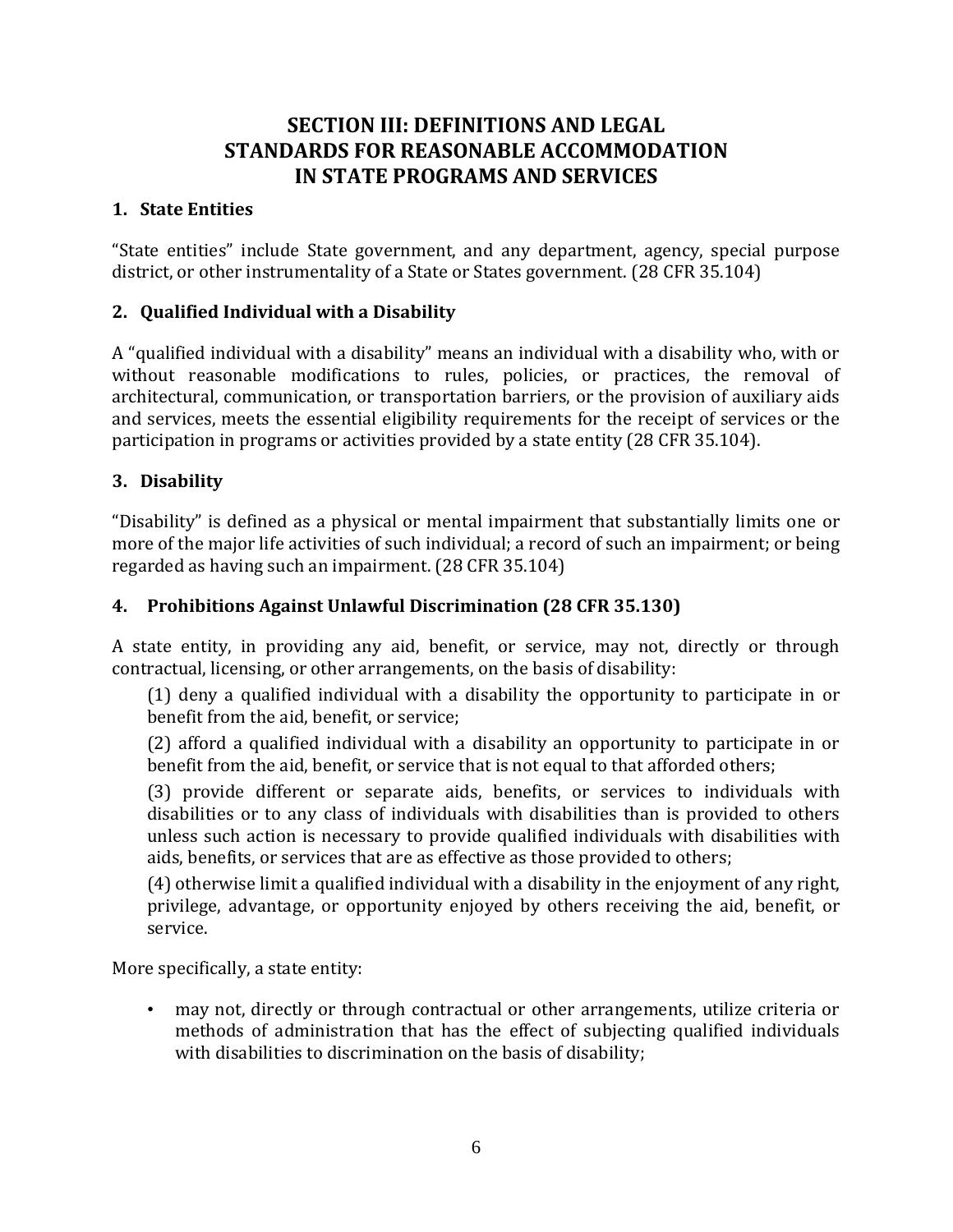- may not, in determining the site or location of a facility, make selections that have the effect of excluding individuals with disabilities from, denying them the benefits of, or otherwise subjecting them to discrimination;
- may not administer a licensing or certification program in a manner that subjects qualified individuals with disabilities to discrimination on the basis of disability, nor may a state entity establish requirements for the programs or activities of licensees or certified entities that subject qualified individuals with disabilities to discrimination on the basis of disability;
- shall not impose or apply eligibility criteria that screen out or tend to screen out an individual with a disability or any class of individuals with disabilities from fully and equally enjoying any service, program, or activity, unless such criteria can be shown to be necessary for the provision of the service, program, or activity being offered;
- shall administer services, programs, and activities in the most integrated setting appropriate to the needs of qualified individuals with disabilities;
- may not place a surcharge on a particular individual with a disability or any group of individuals with disabilities to cover the costs of measures, such as the provision of auxiliary aids or program accessibility, that are required to provide that individual or group with the nondiscriminatory treatment required by the Act or this part;
- shall not exclude or otherwise deny equal services, programs, or activities to an individual or entity because of the known disability of an individual with whom the individual or entity is known to have a relationship or association;
- may impose legitimate safety requirements necessary for the safe operation of its services, programs, or activities. However, the state entity must ensure that its safety requirements are based on actual risks, not on mere speculation, stereotypes, or generalizations about individuals with disabilities;
- shall permit the use of a service animal, consistent with ADA regulation 28 CFR 35.136, and where applicable, Human Rights Law § 296.14. See 28 CFR 35.136 and related guidance at [www.ada.gov/regs2010/titleII\\_2010/titleII\\_2010\\_regulations.htm#a2010guidance](http://www.ada.gov/regs2010/titleII_2010/titleII_2010_regulations.htm#a2010guidance).
- <span id="page-6-0"></span>• shall make reasonable modifications in policies, practices, or procedures when the modifications are necessary to avoid discrimination on the basis of disability, unless the state entity can demonstrate that making the modifications would fundamentally alter the nature of the service, program, or activity.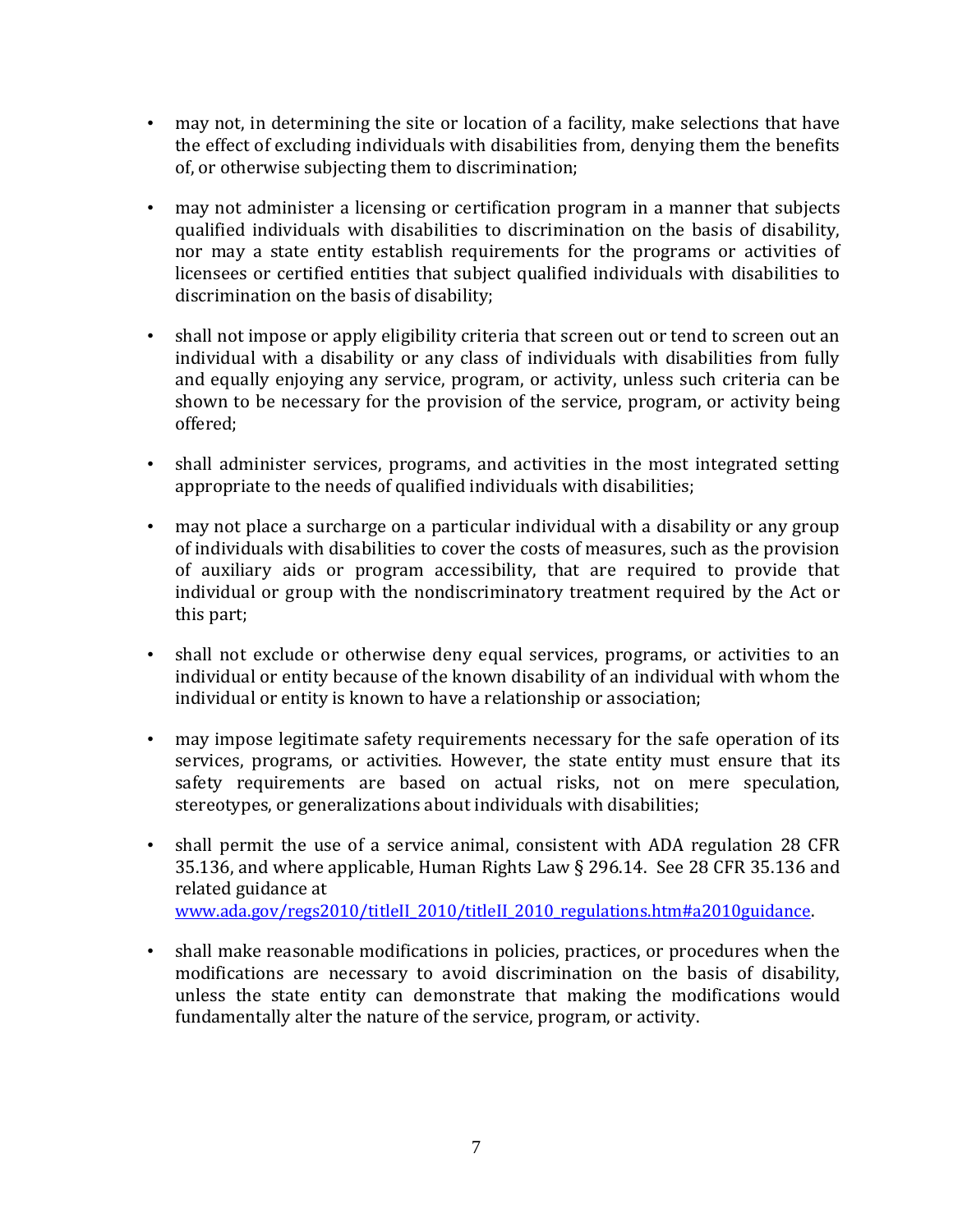#### **5. Program Accessibility (28 CFR 35.149-150)**

Except as otherwise provided below, no qualified individual with a disability shall, because a state entity's facilities are inaccessible to or unusable by individuals with disabilities, be excluded from participation in, or be denied the benefits of the services, programs, or activities of a state entity, or be subjected to discrimination by any state entity.

A state entity shall operate each service, program, or activity so that the service, program, or activity, when viewed in its entirety, is readily accessible to and usable by individuals with disabilities. This does not:

(1) Necessarily require a state entity to make each of its existing facilities accessible to and usable by individuals with disabilities;

(2) Require a state entity to take any action that would threaten or destroy the historic significance of a historic property; or

(3) Require a state entity to take any action that it can demonstrate would result in a fundamental alteration in the nature of a service, program, or activity or in undue financial and administrative burdens.

In those circumstances where personnel of the state entity believe that the proposed action would fundamentally alter the service, program, or activity or would result in undue financial and administrative burdens, a state entity has the burden of proving that compliance would result in such alteration or burdens.

The decision that compliance would result in such alteration or burdens must be made by the head of a state entity or his or her designee after considering all resources available for use in the funding and operation of the service, program, or activity, and must be accompanied by a written statement of the reasons for reaching that conclusion. If an action would result in such an alteration or such burdens, a state entity shall take any other action that would not result in such an alteration or such burdens but would nevertheless ensure that individuals with disabilities receive the benefits or services provided by the state entity.

A state entity may comply with the requirements of this section through such means as:

- redesign or acquisition of equipment;
- reassignment of services to accessible buildings;
- assignment of aides to beneficiaries;
- delivery of services at alternate accessible sites.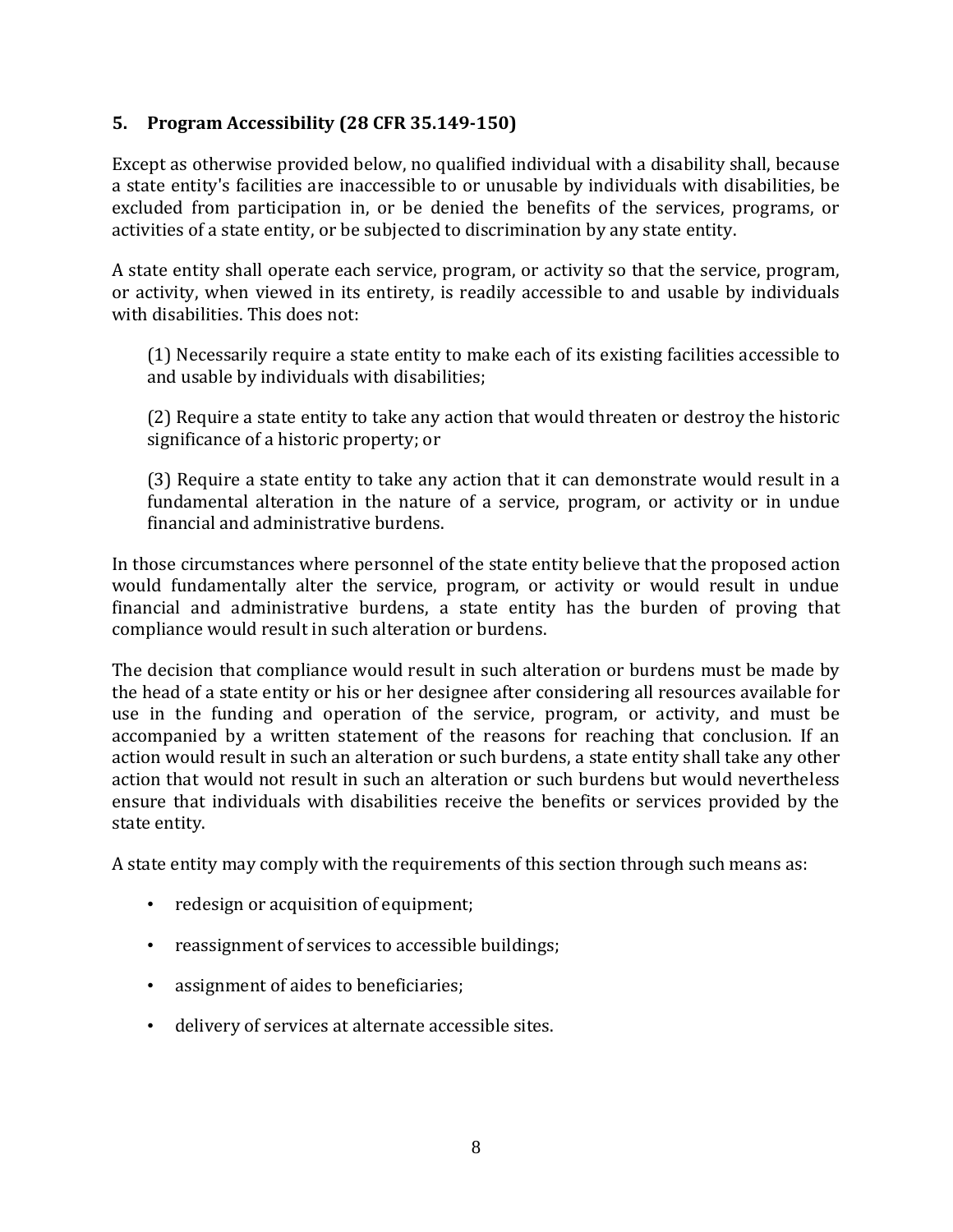A state entity is not required to make structural changes in existing facilities where other methods are effective in achieving compliance. In choosing among available methods for meeting the requirements of this section, a state entity shall give priority to those methods that offer services, programs, and activities to qualified individuals with disabilities in the most integrated setting appropriate.

## <span id="page-8-0"></span>**6. Undue Burden (28 CFR 35.164)**

A state entity is not required to take any action that it can demonstrate would result in a fundamental alteration in the nature of a service, program, or activity or in undue financial and administrative burdens. In those circumstances where personnel of the state entity believe that the proposed action would fundamentally alter the service, program, or activity or would result in undue financial and administrative burdens, a state entity has the burden of proving that compliance would result in such alteration or burdens.

The decision that compliance would result in such alteration or burdens must be made by the head of the state entity or his or her designee after considering all resources available for use in the funding and operation of the service, program, or activity and must be accompanied by a written statement of the reasons for reaching that conclusion.

If an action required to comply would result in such an alteration or such burdens, a state entity shall take any other action that would not result in such an alteration or such burdens but would nevertheless ensure that, to the maximum extent possible, individuals with disabilities receive the benefits or services provided by the state entity.

## <span id="page-8-1"></span>**7. Direct Threat (28 CFR 35.139)**

A state entity is not required to permit an individual to participate in or benefit from the services, programs, or activities of that state entity when that individual poses a direct threat to the health or safety of others.

Direct threat means a significant risk to the health or safety of others that cannot be eliminated by a modification of policies, practices or procedures, or by the provision of auxiliary aids or services. (28 CFR 35.104)

<span id="page-8-2"></span>In determining whether an individual poses a direct threat to the health or safety of others, a state entity must make an individualized assessment, based on reasonable judgment that relies on current medical knowledge or on the best available objective evidence, to ascertain: the nature, duration, and severity of the risk; the probability that the potential injury will actually occur; and whether reasonable modifications of policies, practices, or procedures or the provision of auxiliary aids or services will mitigate the risk.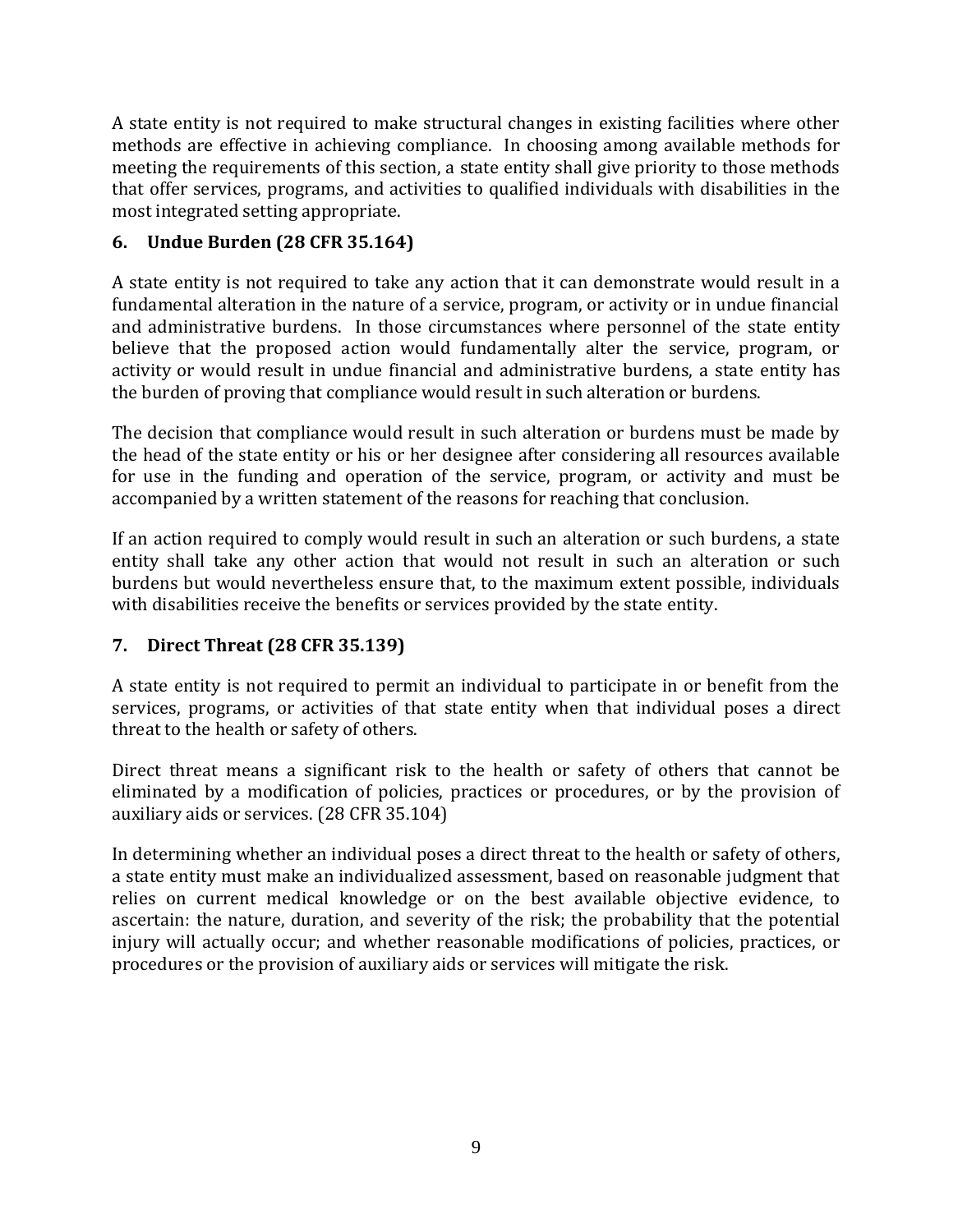#### **8. Notice**

A state entity shall make available to applicants, participants, beneficiaries, and other interested persons information regarding the applicability of Title II of the ADA to the services, programs, or activities of the state entity, and make such information available to them in such manner as the head of the state entity finds necessary to apprise such persons of the protections against discrimination assured them by the Act. (28 CFR 35.106)

For more information on notice requirements, see *ADA Best Practices Tool Kit for State and Local Governments*, Chapter 2: ADA Coordinator, Notice & Grievance Procedure, at [http://www.ada.gov/pcatoolkit/chap2toolkit.htm.](http://www.ada.gov/pcatoolkit/chap2toolkit.htm)

<span id="page-9-0"></span>A sample written Notice is found in Appendix A.

### **9. Information & Signage (28 CFR 35.163)**

A state entity shall ensure that interested persons, including persons with impaired vision or hearing, can obtain information as to the existence and location of accessible services, activities, and facilities.

A state entity shall provide signage at all inaccessible entrances to each of its facilities, directing users to an accessible entrance or to a location at which they can obtain information about accessible facilities. The international symbol for accessibility shall be used at each accessible entrance of a facility.

#### <span id="page-9-1"></span>**10. Communications (28 CFR 35.160)**

A state entity shall take appropriate steps to ensure that communications with applicants, participants, members of the public with disabilities are as effective as communications with others.

A state entity shall furnish appropriate auxiliary aids and services where necessary to afford individuals with disabilities, including applicants, participants, and members of the public, an equal opportunity to participate in, and enjoy the benefits of, a service, program, or activity of a state entity.

Auxiliary aids and services include:

(1) Qualified interpreters on-site or through video remote interpreting (VRI) services; note takers; real-time computer-aided transcription services; written materials; exchange of written notes; telephone handset amplifiers; assistive listening devices; assistive listening systems; telephones compatible with hearing aids; closed caption decoders; open and closed captioning, including real-time captioning; voice, text, and video-based telecommunications products and systems, including text telephones (TTYs), videophones, and captioned telephones, or equally effective telecommunications devices; videotext displays; accessible electronic and information technology; or other effective methods of making aurally delivered information available to individuals who are deaf or hard of hearing;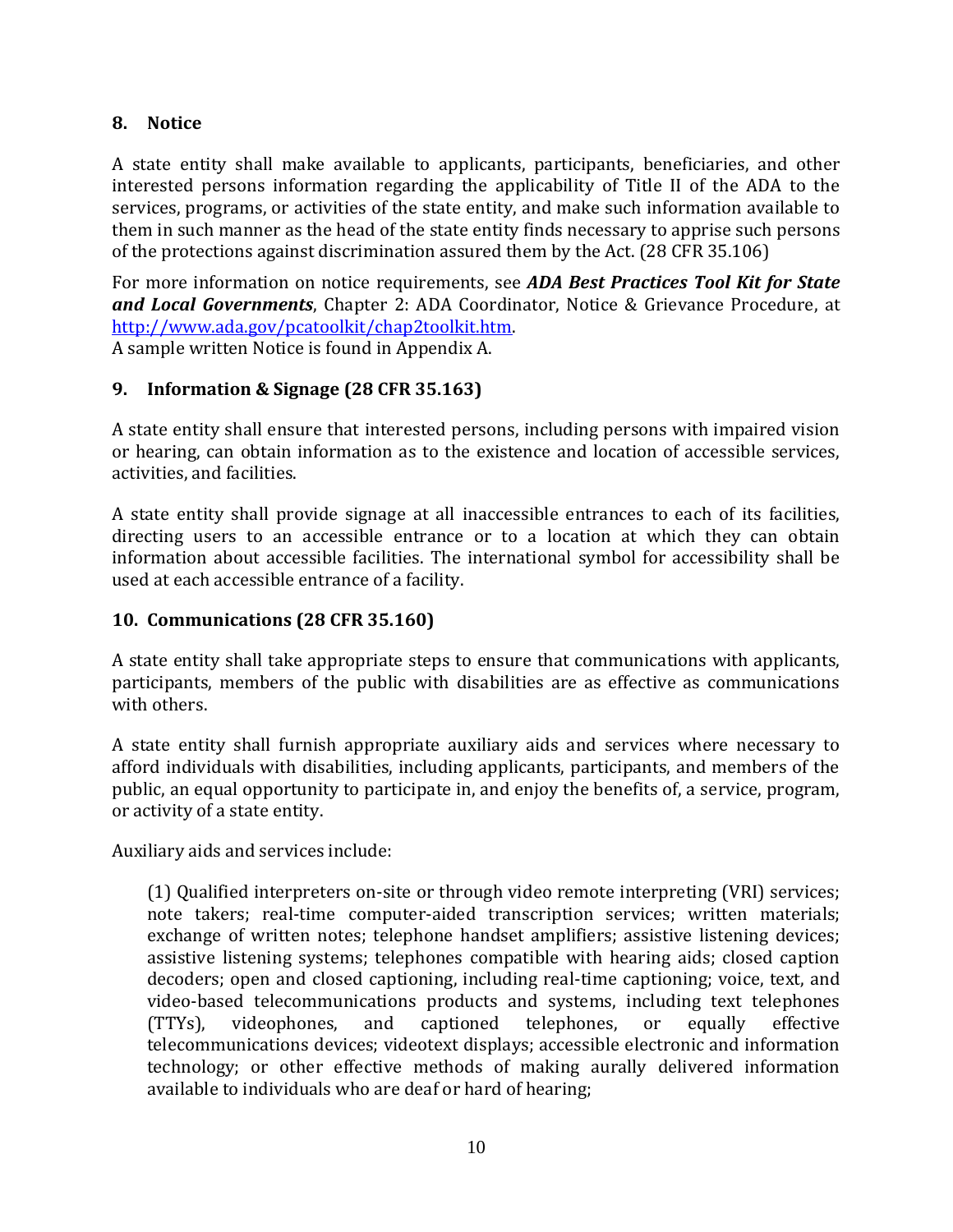(2) Qualified readers; taped texts; audio recordings; Brailed materials and displays; screen reader software; magnification software; optical readers; secondary auditory programs (SAP); large print materials; accessible electronic and information technology; or other effective methods of making visually delivered materials available to individuals who are blind or have low vision. (28 CFR 35.104)

The type of auxiliary aid or service necessary to ensure effective communication will vary in accordance with the method of communication used by the individual; the nature, length, and complexity of the communication involved; and the context in which the communication is taking place. In determining what types of auxiliary aids and services are necessary, a state entity shall give primary consideration to the requests of individuals with disabilities. In order to be effective, auxiliary aids and services must be provided in accessible formats, in a timely manner, and in such a way as to protect the privacy and independence of the individual with a disability.

A state entity shall not require an individual with a disability to bring another individual to interpret for him or her.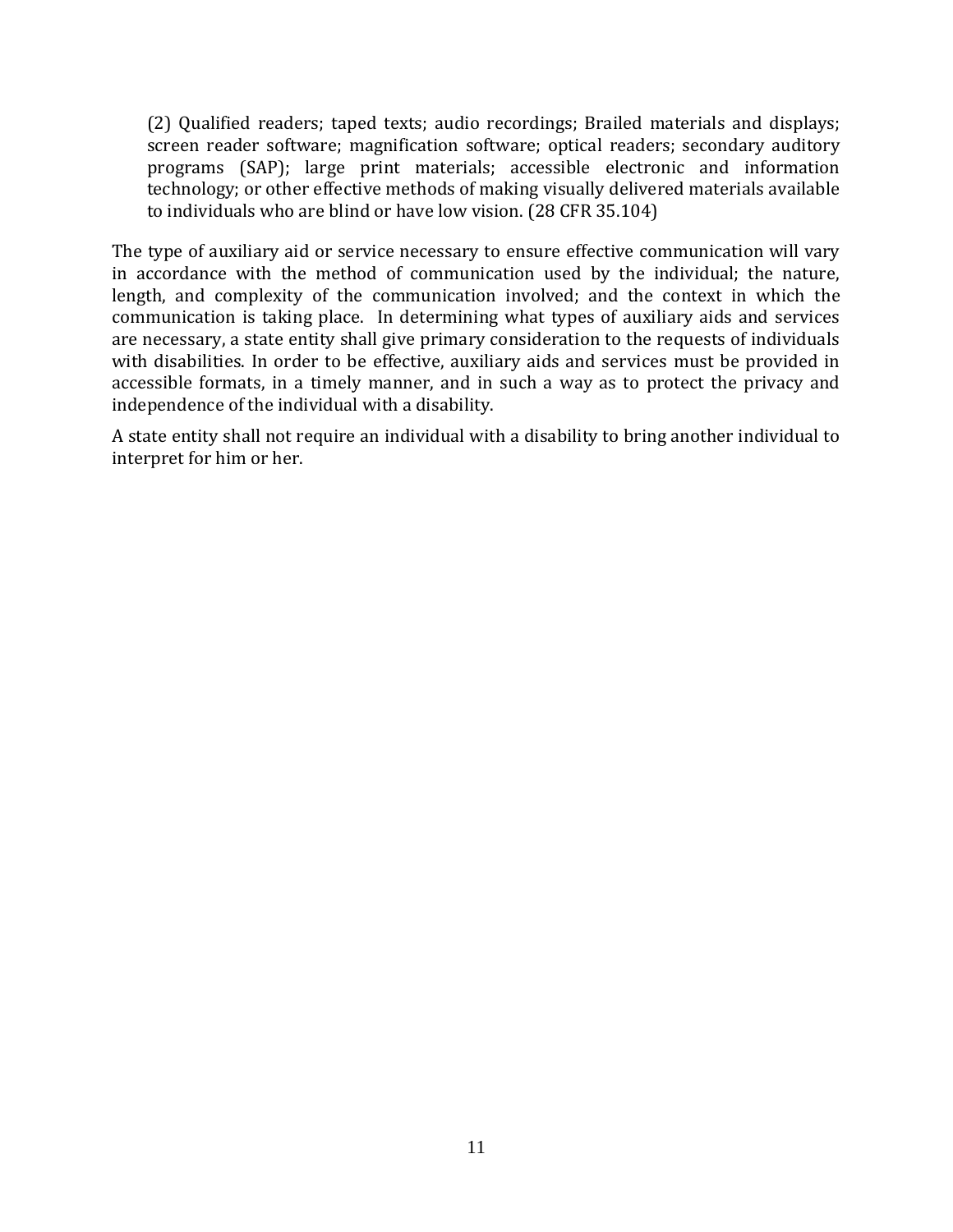## <span id="page-11-1"></span>**SECTION IV: UNIFORM PROCEDURES FOR REASONABLE ACCOMMODATION IN STATE PROGRAMS AND SERVICES**

<span id="page-11-0"></span>This section describes the procedures for handling reasonable accommodation requests from individuals with disabilities.

#### **ADA Coordinator (Designee for Reasonable Accommodation)**

Pursuant to 28 CFR 35.107, a state entity that employs 50 or more persons shall designate at least one employee to coordinate its efforts to comply with and carry out its responsibilities under this part, including any investigation of any complaint communicated to it alleging its noncompliance with this part or alleging any actions that would be prohibited by this part. The state entity shall make available to all interested individuals the name, office address, and telephone number of the employee or employees designated pursuant to this paragraph.

A state entity that employs 50 or more persons shall adopt and publish grievance procedures providing for prompt and equitable resolution of complaints alleging any action that would be prohibited by this part.

<span id="page-11-2"></span>As stated above, the ADA Coordinator shall be the agency's Designee for Reasonable Accommodation (DRA).

#### **Requests for Accommodation**

Whenever an individual with a disability requests reasonable accommodation with regard to state programs or services, the accommodation should be provided whenever there is no issue of undue burden or direct threat, as those concepts are described above. Whenever a requested accommodation cannot be immediately granted, the matter should be referred to the DRA.

The DRA shall contact the individual requesting accommodation, and shall make a bona fide effort to reach a solution consistent with this policy and applicable legal standards. The DRA shall consult, as needed, with the agency's Counsel and Fiscal Officer. Where a reasonable accommodation cannot be offered as requested, the DRA shall assure that the individual requesting accommodation is aware of the agency's formal grievance procedures.

#### <span id="page-11-3"></span>**Grievance Procedures**

Any individual who is unsatisfied with the state entity's response to his or her needs as a person with a disability, or who is unsatisfied with the accommodation provided by the state entity, or who has been informally denied a requested accommodation, is entitled to file a formal written complaint with the agency. (28 C.F.R. § 35.107(b))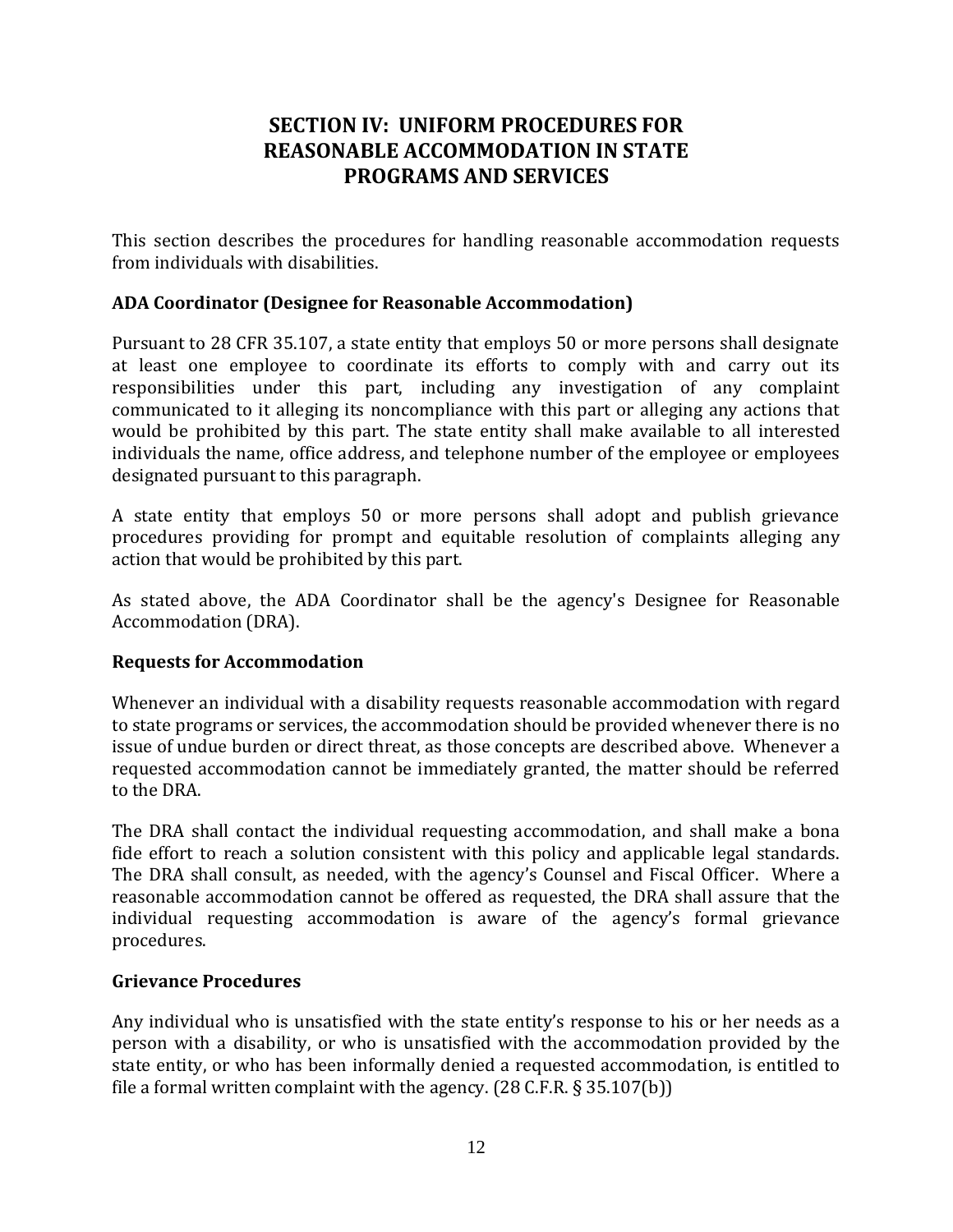The formal written complaint shall be filed with the agency's DRA, whose name, title and address shall be readily available to the public, and provided to anyone who wishes to file a complaint.

Alternative means of filing the complaint must be available where necessary to afford the individual with a disability the ability to file the complaint. These include such alternatives as a verbal interview conducted by the DRA (or his or her designee for this purpose), or acceptance of a tape recording of the complaint. The DRA will assure that the complaint taken by alternate means is reduced to written form for recordkeeping purposes.

Within 15 calendar days after receipt of the complaint, **the** DRA or **his or her** designee will meet with the complainant to discuss the complaint and the possible resolutions. Within 15 calendar days of the meeting, **the** DRA or **his or her** designee will respond in writing, and where appropriate, in a format accessible to the complainant, such as large print, Braille, or audio tape. The response will explain the position of the agency and offer options for substantive resolution of the complaint. The response will also contain information on how to appeal any adverse decision.

Adverse decisions are appealable to the agency head or his or her designee by the individual, or the individual's designee. An appeal must be filed with the agency head or his or her designee within 15 days of the written response from the DRA.

The agency head or his or her designee shall, within 15 days of receipt of the appeal, respond in writing, and, where appropriate, in a format accessible to the complainant, with the agency's final resolution of the complaint, or indicating that the matter has been returned to the DRA for further action. If further action is indicated, the complainant will be contacted by the DRA within 15 days from the agency head or his or her designee written response, and further prompt action will be taken to resolve the complaint in accordance with the agency head or his or her designee instructions.

For more information on ADA requirement for grievance procedures, see *ADA Best Practices Tool Kit for State and Local Governments*, Chapter 2: ADA Coordinator, Notice & Grievance Procedure, at [http://www.ada.gov/pcatoolkit/chap2toolkit.htm.](http://www.ada.gov/pcatoolkit/chap2toolkit.htm)

A sample Grievance Procedure is found in Appendix B.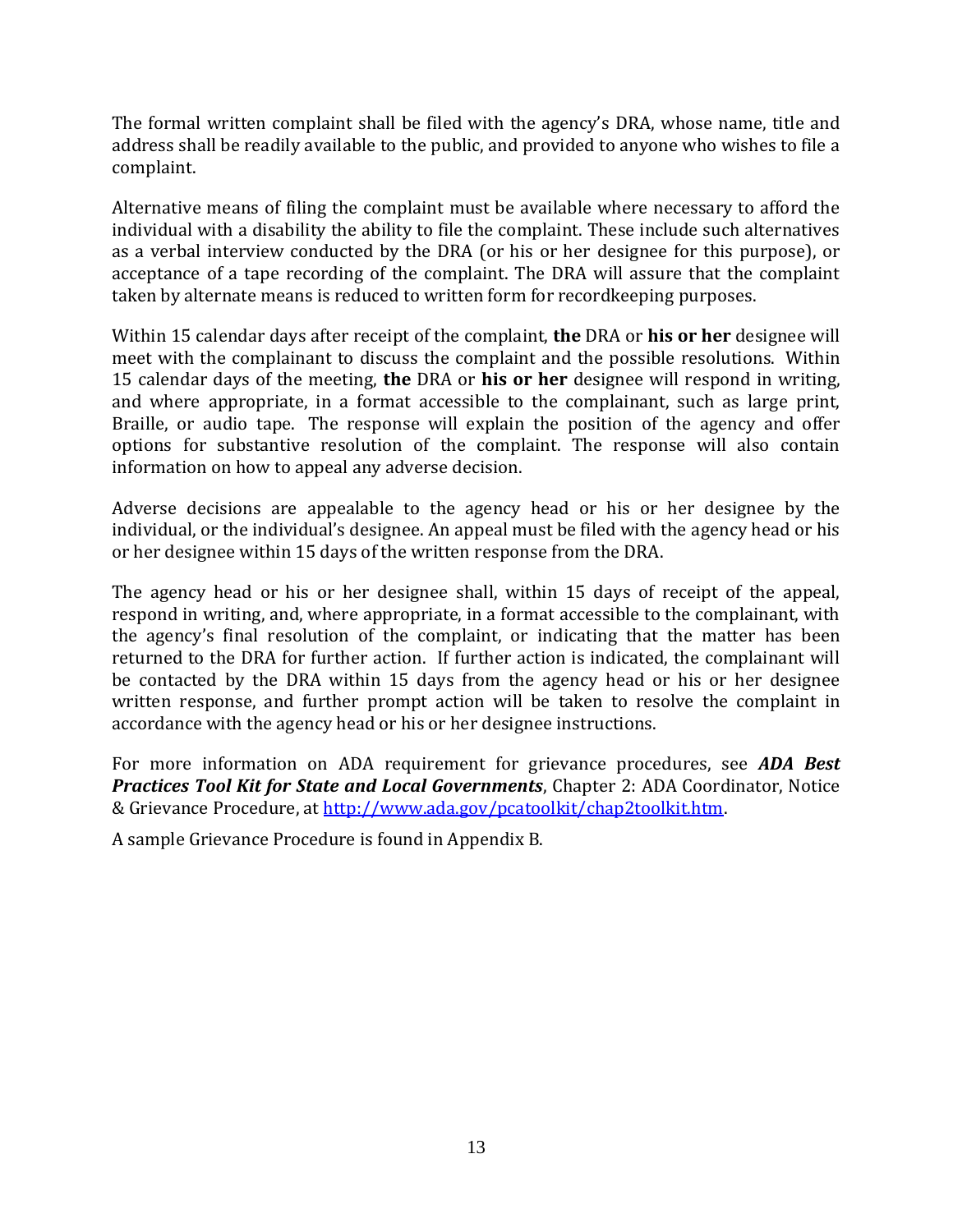## **Appendix A:**

## **Sample NOTICE UNDER THE AMERICANS WITH DISABILITIES ACT**

<span id="page-13-1"></span><span id="page-13-0"></span>In accordance with the requirements of title II of the Americans with Disabilities Act of 1990 ("ADA"), the **[name of state entity]** will not discriminate against qualified individuals with disabilities on the basis of disability in its services, programs, or activities.

*Employment:* **[name of state entity]** does not discriminate on the basis of disability in its hiring or employment practices and complies with all regulations promulgated by the U.S. Equal Employment Opportunity Commission under title I of the ADA.

*Effective Communication:* **[Name of state entity]** will generally, upon request, provide appropriate aids and services leading to effective communication for qualified persons with disabilities so they can participate equally in **[name of state entity's]** programs, services, and activities, including qualified sign language interpreters, documents in Braille, and other ways of making information and communications accessible to people who have speech, hearing, or vision impairments.

*Modifications to Policies and Procedures:* **[Name of state entity]** will make all reasonable modifications to policies and programs to ensure that people with disabilities have an equal opportunity to enjoy all of its programs, services, and activities. For example, individuals with service animals are welcomed in **[name of public entity]** offices, even where pets are generally prohibited.

Anyone who requires an auxiliary aid or service for effective communication, or a modification of policies or procedures to participate in a program, service, or activity of **[name of state entity],** should contact the office of **[name and contact information for ADA Coordinator]** as soon as possible but no later than 48 hours before the scheduled event.

The ADA does not require the **[name of state entity]** to take any action that would fundamentally alter the nature of its programs or services, or impose an undue financial or administrative burden.

Complaints that a program, service, or activity of **[name of state entity]** is not accessible to persons with disabilities should be directed to **[name and contact information for ADA Coordinator]***.*

**[Name of state entity]** will not place a surcharge on a particular individual with a disability or any group of individuals with disabilities to cover the cost of providing auxiliary aids/services or reasonable modifications of policy, such as retrieving items from locations that are open to the public but are not accessible to persons who use wheelchairs.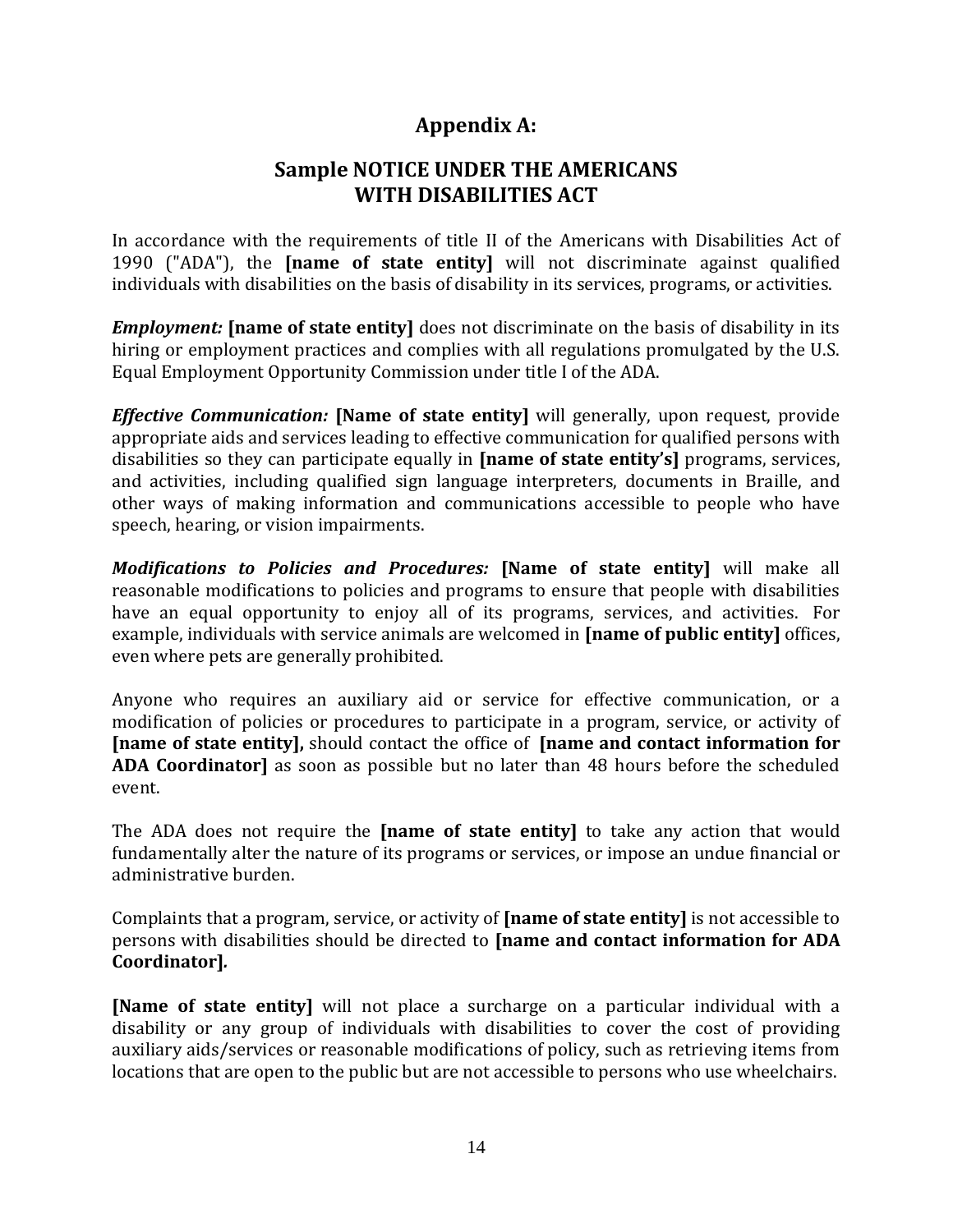## **Appendix B:**

## **Sample GRIEVANCE PROCEDURE UNDER THE AMERICANS WITH DISABILITIES ACT**

<span id="page-14-1"></span><span id="page-14-0"></span>This Grievance Procedure is established to meet the requirements of the Americans with Disabilities Act of 1990 ("ADA"). It may be used by anyone who wishes to file a complaint alleging discrimination on the basis of disability in the provision of services, activities, programs, or benefits by the **[name of state entity]**. Employment-related complaints of disability discrimination are covered elsewhere, in policies available from the human resources office of the **[name of state entity]**.

The complaint should be in writing and contain information about the alleged discrimination such as name, address, phone number of complainant and location, date, and description of the problem. No particular format of the complaint is required. Alternative means of filing complaints, such as personal interviews or a tape recording of the complaint, will be made available for persons with disabilities upon request.

The complaint should be submitted by the grievant and/or his or her designee as soon as possible but no later than 60 calendar days after the alleged violation to:

#### **[Insert Designee for Reasonable Accommodation / ADA Coordinator's name] ADA Coordinator [and other title if appropriate] [Insert mailing address]**

Within 15 calendar days after receipt of the complaint, the ADA Coordinator or his or her designee will meet with the complainant to discuss the complaint and the possible resolutions. Within 15 calendar days of the meeting, the ADA Coordinator or his or her designee will respond in writing, and where appropriate, in a format accessible to the complainant, such as large print, Braille, or audio tape. The response will explain the position of the **[name of state entity]** and offer options for substantive resolution of the complaint.

If the response by the ADA Coordinator or his or her designee does not satisfactorily resolve the issue, the complainant and/or his or her designee may appeal the decision within 15 calendar days after receipt of the response to the agency head or his or her designee or his or her designee.

Within 15 calendar days after receipt of the appeal, the agency head or his or her designee or his or her designee will respond in writing, and, where appropriate, in a format accessible to the complainant, with the agency's final resolution of the complaint, or indicating that the matter has been returned to the ADA Coordinator for further action. If further action is indicated, the complainant will be contacted within 15 days from the written response.

All written complaints received by the ADA Coordinator or his or her designee, appeals to the agency head or his or her designee or his or her designee, and responses from these two offices will be retained by the **[name of state entity]** for at least three years.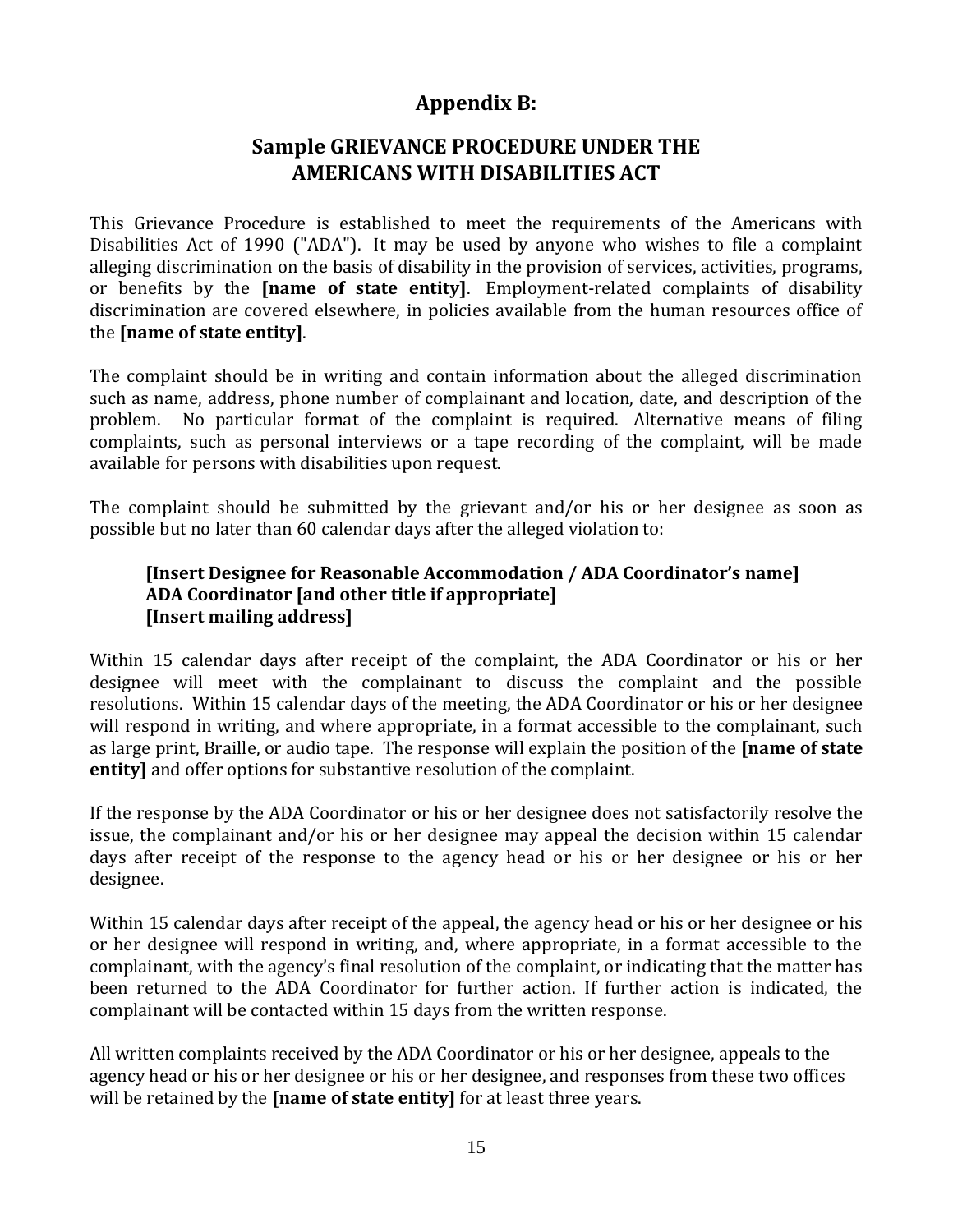# **Appendix C:**

## **Sample AMERICANS WITH DISABILITIES ACT COMPLAINT FORM**

<span id="page-15-1"></span><span id="page-15-0"></span>Please use this form to file a complaint based on disability in the provision of services, activities, programs or benefits.

Please submit this form to the ADA Coordinator, [Name/State Entity]; you may find contact information for [Name of ADA Coordinator] at [link].

#### **COMPLAINANT INFORMATION**

Name: Name: Name: Name: Name: Name: Name: Name: Name: Name: Name: Name: Name: Name: Name: Name: Name: Name: Name: Name: Name: Name: Name: Name: Name: Name: Name: Name: Name: Name: Name: Name: Name: Name: Name: Name: Name:

Home Address: Email:

1. Your claim is made against:

State Agency:

Name:

Title:

Address:

Phone:

2. Location(s) and date(s) of the circumstances giving rise to your complaint:

Are the circumstances of your complaint continuing? **2 Yes 2 No**